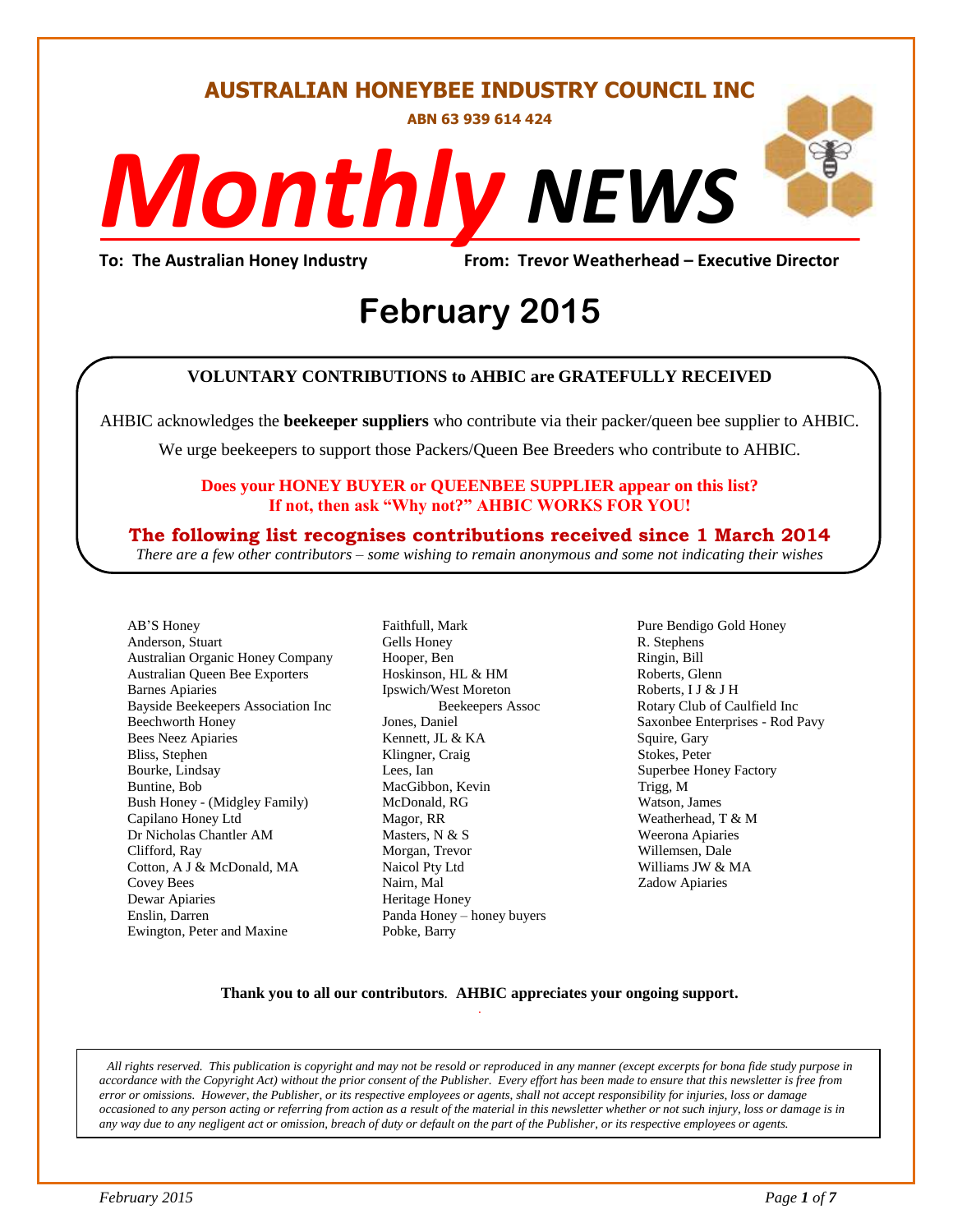#### **LATEST ON BEE BIOSECUIRTY PROGRAM AND CODE OF PRACTICE**

There has been feedback on the Code of Practice and the National Bee Biosecurity Program starting to come in. Please make sure you have a look at these two items and put your feedback in. They can be found at<http://honeybee.org.au/programs/code-of-practice-and-national-bee-biosecurity-program/>

The Industry Working Group of Ian Zadow, Craig Klingner and Sam Malfroy is planning to meet with State Executives and State Departments over the next few months to discuss the Code and the Program.

In some States, letters have been sent out to all beekeepers. The IWG intends to give a presentation at all State conferences this coming year.

#### **LATEST ON HONEY LEVY REFORM AND INCREASE**

AHBIC has been advised by the Department of Agriculture that the levy increase should commence on 1 July, 2015.

#### **WINDING UP OF FCAAA**

On Monday 16 February 2015 the final documentation to wind up the Federal Council of Australian Apiarists Associations Inc. (FCAAA) was submitted to the Western Australian Department of Commerce. FCAAA was incorporated in WA.

The funds were transferred into an account within AHBIC for the Producer Contingency Fund as had been requested by the FCAAA and agreed to by AHBIC. These funds are now overseen by the Producer Contingency Fund Committee which is made up of representatives of the State Associations who were the members of FCAAA.

If you have any links or references to the FCAAA in your websites or magazines can you please delete them.

#### **AHBIC AGM**

The AHBIC AGM will be held on 4 July, 2015 following the New South Wales Apiarists Association meeting at Penrith Panthers Leagues Club, 123 Mulgoa Road Penrith on 2&3 July, 2015.

First up there will be some media training for AHBIC delegates. This will be restricted to AHBIC delegates only. Following this the formal AGM will take place. More information on times in later Newsletters.

For accommodation, contact number is 02 4721 7700 [http://www.mercure.com/gb/hotel-9877](http://www.mercure.com/gb/hotel-9877-mercure-penrith/index.shtml) [mercure-penrith/index.shtml](http://www.mercure.com/gb/hotel-9877-mercure-penrith/index.shtml) and quote the following code **NSW Apiarists' 444701** to have rooms released from our bulk booking. Some publicity has it as the Chifley Penrith but apparently it has changed name to Mercure but the arrangements are still in place.

We encourage those coming for the AHBIC AGM to also attend the NSW Apiarists Association conference on the two days before.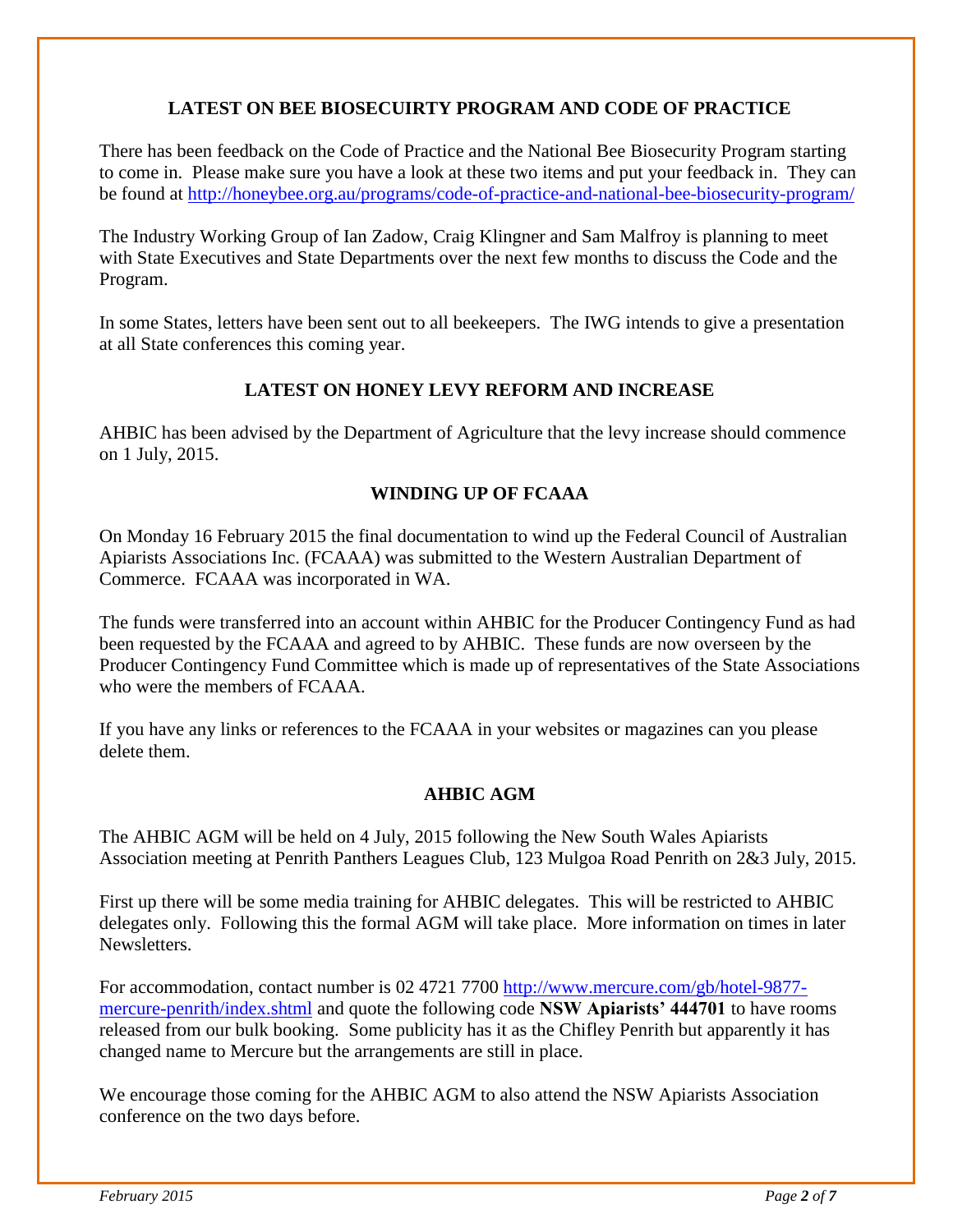#### **FOOD SECURITY SEMINAR – SYDNEY UNIVERSITY**

Marie Murley alerted me to a seminar on Food Security that was being held at the Sydney University. Thanks Marie. She had heard about it on Australia All Over. I made enquiries and was able to secure a spot for a beekeeper. Bruce White kindly agreed to go on our behalf and his report follows. Thanks Bruce for making the time to go and providing this report.

If you hear about something you believe our industry should be involved in, please let me know.

#### **Seminar on Food Security Sydney University 4th February 2015**

Trevor was able to secure an invitation to this event after beekeepers heard about it on Australia All Over on ABC radio.

Another example of how difficult it is to raise the industry profile and be on the main invitation list.

Points raised

- Nutrition and Food Security is often a local issue particular for those who live in villages. The University of Sydney is well placed to do research in this area as the school; of Veterinary Sciences has a number of farms.
- Global Agriculture Depends on Food Security and at the present time we are seeing increased prices paid to producers across a range of products (including honey)
- Opportunities

Population Growth 1% mainly in Africa.

Calories intake is increased as income increases by 1%

Diet changes as income increases 1%

So world demand for food has a 3% increase.

Land is a fixed asset

Production increases have slowed and producers are cost saving.

Producers need to spend a lot more time on business management to increase profits, and example was given of producers only spending 5% on business management in one industry. (Would be of interest to know the time beekeepers spend on this aspect)

China and India don't have the land to feed themselves so will become important markets. Australia is well places with land and water but the average age of farmers is 55.

Bank funding for Agriculture is a serious constraint.

Over and under nutrition is a serious issue both as important as each other.

Wheat, Rice, Maize prices have been kept low but, don't provide a balance diet that's where Australia can fit in with fruit, vegetables and meats.

The beef industry is looking at

Environmental Sustainability

Social Sustainability

Food Sustainability

Economic Sustainability

I was one of five who was able to ask a question to the Federal Member for Hume Angus Taylor so took the opportunity to outline since the introduction of bees in 1822 they have been so important to food security with examples and in the global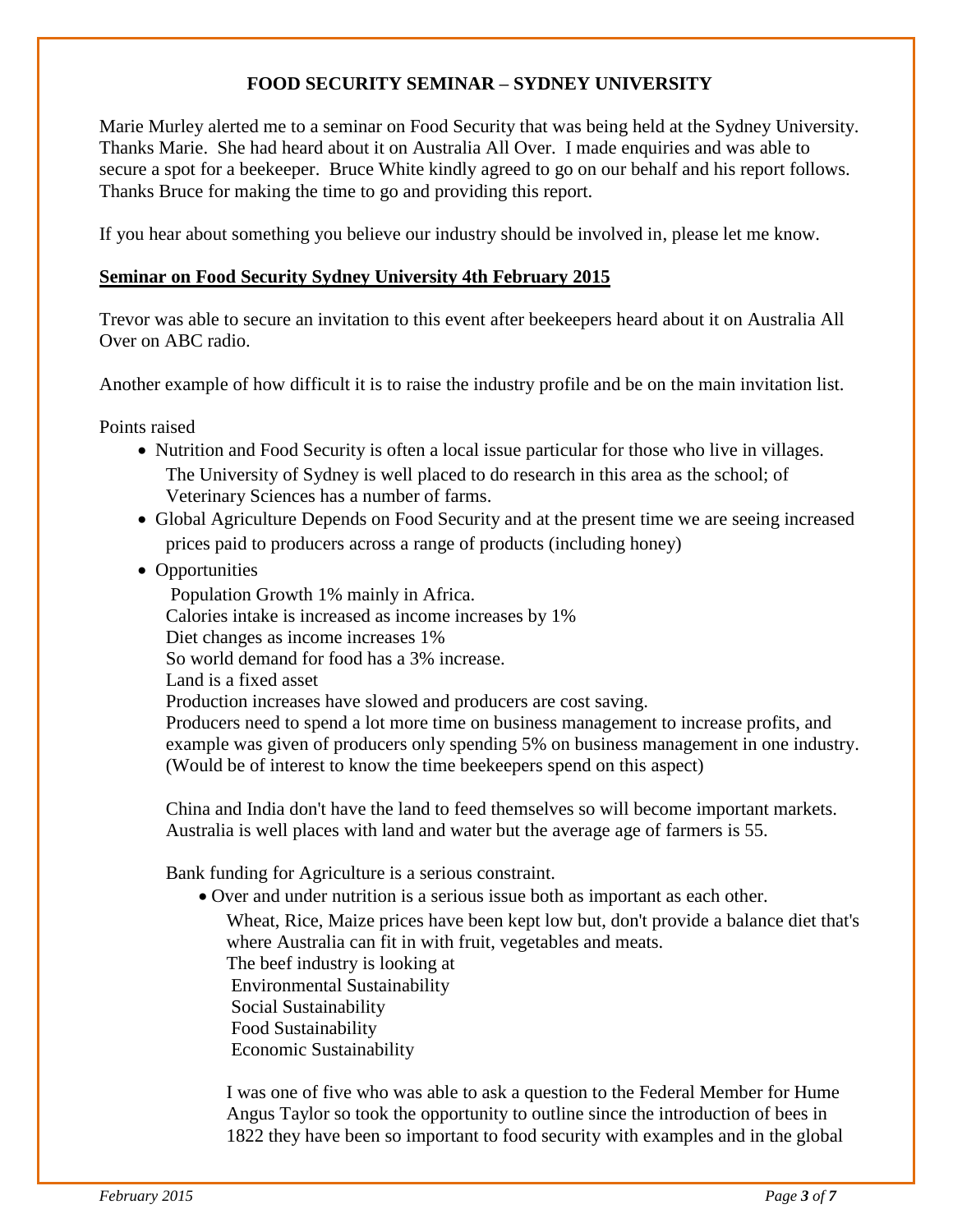context with package bee exports to pollinate crops, overseas. He didn't mention in his address.

Angus took over from Alby Schultz so was aware of the importance of bees. Alby was a key supporter of the Senate Honey Inquiry.

There may be a larger event but no announcement was made at least all who attended about 70 now know about how important bees are for food Security thanks to Trevor being proactive.

Dr Shona Blair of the Wheen Bee Foundation was after asking, invited to attend and actively networked in the morning tea break.

Bruce White OAM

#### **EXPORTS OF HONEY TO JAPAN**

The quota system is now in place for exporting honey to Japan. AHBIC has been advised the current quota up until 31 March, 2015 has already been allocated. There will be a new quota in place from 1 April, 2015 with a reduction in the tariff which is the start of the Japanese financial year.

Not being able to get a quota doesn't mean you cannot export to Japan. It means the tariff reduction is not available on that consignment.

#### **INQUIRY INTO THE BEEKEEPING AND POLLINATION INDUSTRIES**

To date there still is no reply from the Federal Government to the Inquiry report. This is very disappointing.

#### **NEW CHEMICAL REGISTRATIONS**

**Application no.:** 60630<br>**Product name:** Nufam

**Applicant ACN:** 004 377 780<br> **Summary of use** For the contr

**Date of registration/approval:** 2 February 2015 **Product registration no.:** 69374<br> **Label approval no.:** 69374/60630 Label approval no.:

**Application no:**  $101414$ <br>**Product name:** Protect-**Active constituent/s: Applicant ACN:**<br>Summary of variation:

**Date of variation: Product registration no.:** 67037<br>
Label approval no.: 67037/101414 **Label approval no.:** 

**Nufarm Tally 800WG Aphicide Active constituent/s:** 800 g/kg pirimicarb (an anticholinesterase compound) **Applicant name: Nufarm Australia Limited** For the control of certain aphids on crops and pastures

Protect-Us Array Insecticide<br>10 g/L deltamethrin **Applicant name:** Ensystex Australasia Pty Ltd To change the product name from 'PROTECT-US PROFESSIONAL WATER-BASED INSECTICIDE' to 'PROTECT–US ARRAY INSECTICIDE'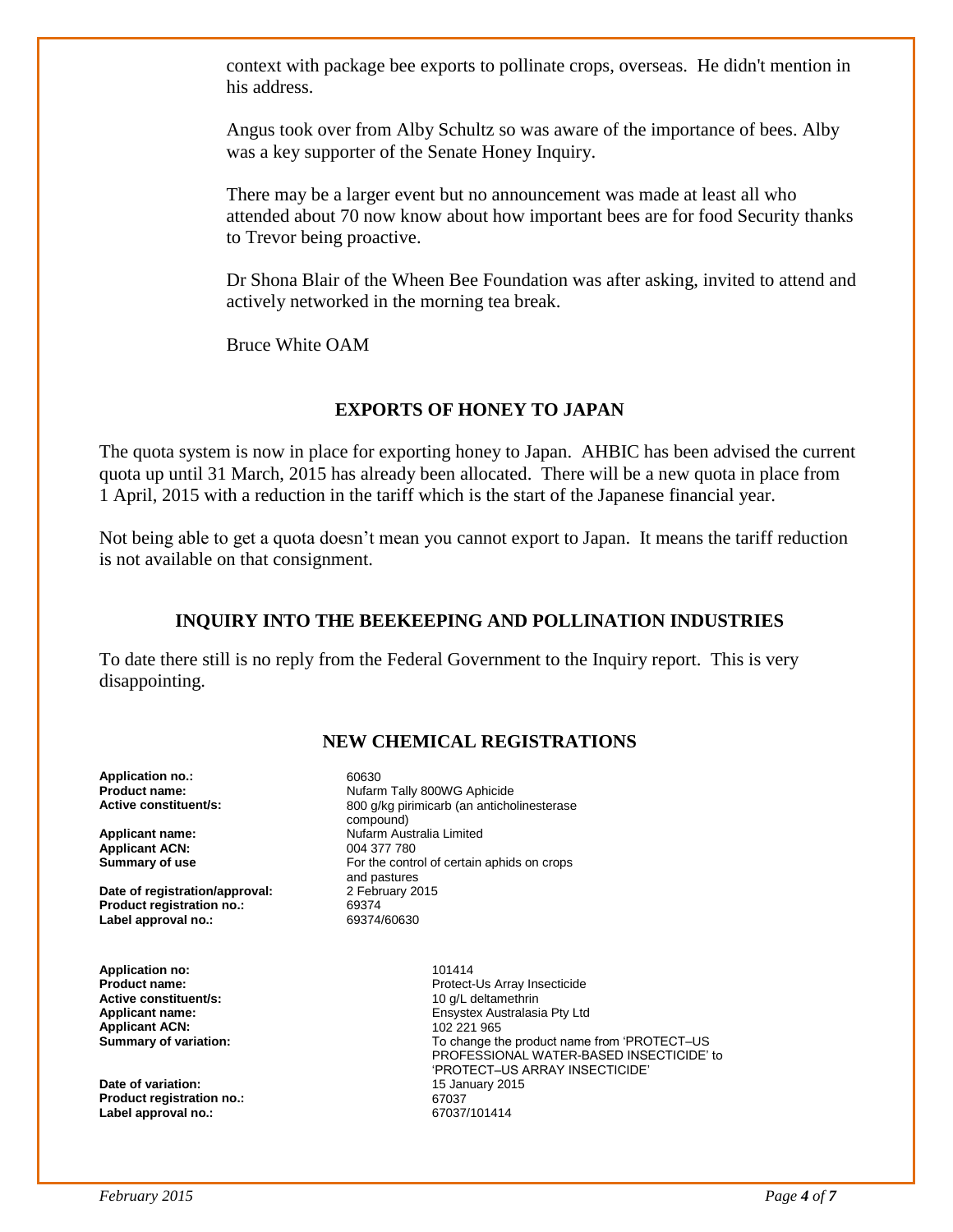#### **BEES AND HI-VIS CLOTHING**

Thank you to those who sent in comments on the reaction of bees to Hi-Vis clothing. I will be passing these comments on.

#### **ANNUAL MEETINGS**

AHBIC will be holding its AGM on Saturday 4 July 2015 at the Penrith Panthers Leagues Club at Penrith. This will follow the NSWAA conference. More details on the AHBIC AGM later. Annual conferences for 2015 as I have them are:-

| Queensland Beekeepers Association            | 11 & 12 June - Cleveland     |  |  |
|----------------------------------------------|------------------------------|--|--|
| New South Wales Apiarists Association        | $2 & 3$ July - Penrith       |  |  |
| Tasmanian Beekeepers Association             | 29 & 30 May - Smithton       |  |  |
| WA Farmers Federation - Beekeeping Section   | 2 May - Perth                |  |  |
| South Australian Apiarists Association       | 18 & 19 June - Nuriootpa     |  |  |
| Victorian Apiarists Association              | $10 \& 11$ June - Bairnsdale |  |  |
| Honey Packers and Marketers Association      | <b>TBA</b>                   |  |  |
| National Council of Pollination Associations | 2 July - Penrith             |  |  |
| Australian Queen Bee Breeders Association    | <b>TBA</b>                   |  |  |
| Australian Honey Bee Industry Council        | 4 July - Penrith             |  |  |

#### **HONEYED CHICKEN?**

Thought some might be interested in this article out of the US. See<http://tinyurl.com/mwq97g6>

#### **NEW BEE BOOK OUT**

RIRDC have now published a new bee book by Russell Goodman. It can be found at <https://rirdc.infoservices.com.au/items/14-098>

#### **GOVERNMENT GRANTS**

This may be of interest to some in our industry.

#### **THE HON. BRUCE BILLSON MP IMPROVING MARKET ACCESS FOR SMALL EXPORTERS**

16 February 2015

I welcome the announcement by my colleague Minister Barnaby Joyce, of more than \$11 million in grants to improve market access for small exporters of dairy, meat, egg, fish, horticultural and grain products.

Small businesses stand to benefit the most from this funding programme. Small businesses and family enterprise are at the heart of the Australian agriculture sector. 82 per cent of the sector's output and 83 per cent of employment comes from small businesses.

The grants programme is seeking proposals for projects that will improve market access for small exporters and that will promote competitiveness and profitability.

As well as helping Australian small businesses to improve their competitiveness in the international marketplace, this funding announcement is a timely one. It has the potential to assist small businesses to make the most of the historic trade agreements the Abbott Government has signed with China, Japan and Korea.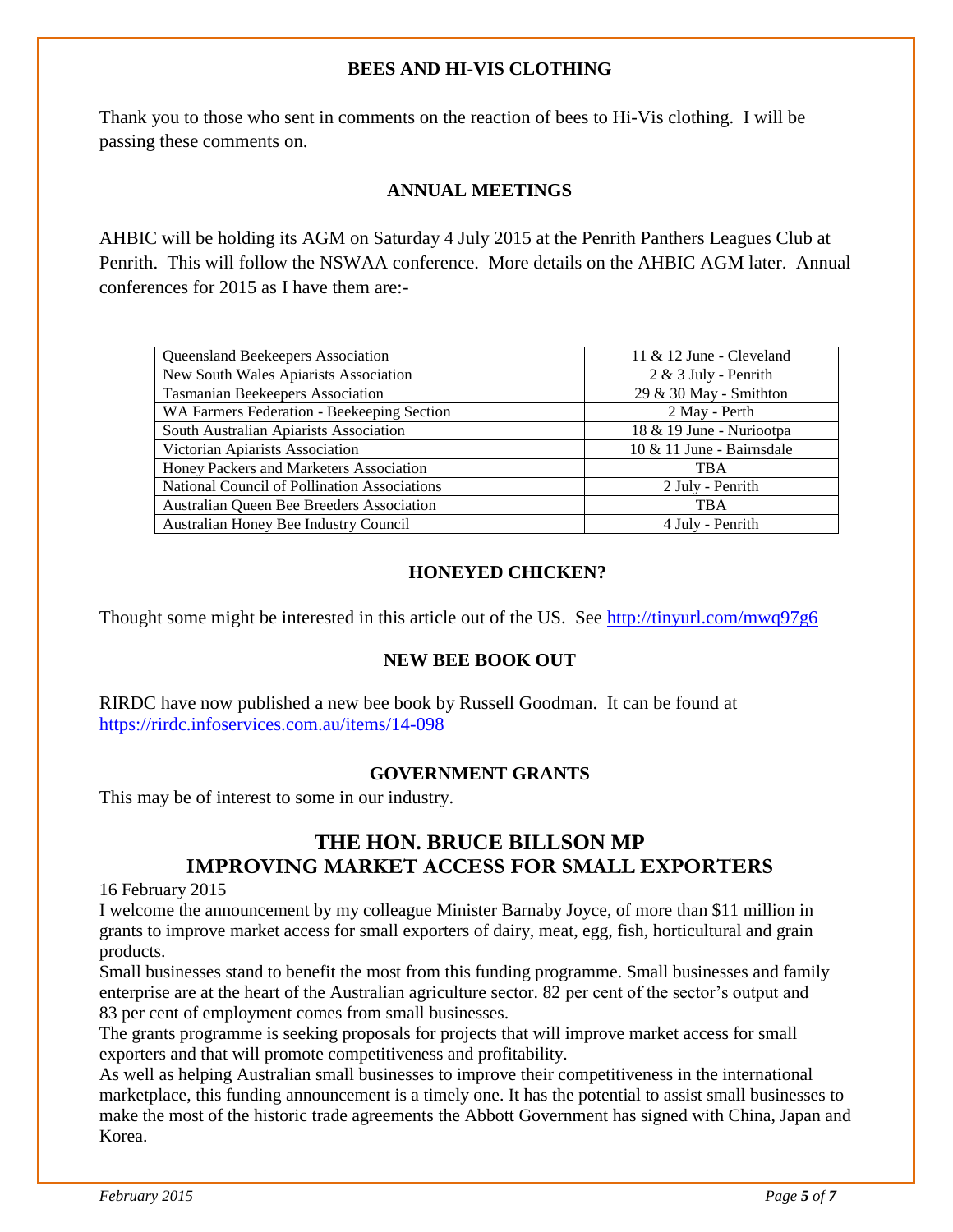The grants are one component of a four year \$15 million package to assist small exporters, announced last year. The other two components are a rebate for eligible small exporters to assist with export registration charges, and a review of export fees and charges.

Applications for the grants programme close 5 pm AEST, 30 April 2015. Programme guidelines, including selection criteria and application details, can be found on the Department of Agriculture website at agriculture.gov.au/package-assisting-small-exporters.

#### **MYRTLE RUST FOUND IN TASMANIA**

Myrtle rust has been found in Tasmania at Burnie and now in the southern part of the State. Myrtle rust attacks plants in the Myrtaceae family and these include the eucalypts, tea trees both Leptospermum and Melaleuca plus the bottlebrushes which had been in the Callistemon group.

Fortunately for Tasmanian beekeepers leatherwood is not in the family that myrtle rust attacks.

For further reading on myrtle rust see<http://www.dpi.nsw.gov.au/biosecurity/plant/myrtle-rust>New South Wales was the first State to find myrtle rust. It is now also found in Queensland and Victoria.

The long term effect on trees that beekeepers work is yet to be realised.

#### **HONEY BEES DID A GREAT JOB**

Seems the almond industry is looking at a record crop. See [http://www.abc.net.au/news/2015-02-](http://www.abc.net.au/news/2015-02-26/2015-record-almond-harvest-starts/6263424) [26/2015-record-almond-harvest-starts/6263424](http://www.abc.net.au/news/2015-02-26/2015-record-almond-harvest-starts/6263424) It is expected that it will be the biggest crop ever of 75,000 tonnes. With the Australian dollar where it is the growers can expect record returns.

So it all goes back to August when beekeepers took all those hives, I heard around 180,000 hives, to pollinate almonds. Remember no bees no almonds.

So well done our honey bees. Guess you will be in big demand this August. Pity the bees don't get the accolades they deserve in these reports.

#### **VOLUNTARY CONTRIBUTIONS**

Thank you to those beekeepers and packers who making voluntary contributions to AHBIC. AHBIC cannot function without these contributions.

Sometimes there is a direct deposit made and I cannot find out who made the contribution. Please let me know if you do, as a receipt is forwarded and I want to know if you wish to be acknowledged on the front page of the newsletter.

There also seems to be some confusion between the AHBIC voluntary contributions and the statutory Honey Levy. The Honey levy is split up between research, the Contingency Fund and the NRS (National Residue Survey). AHBIC does not received any money from this honey levy.